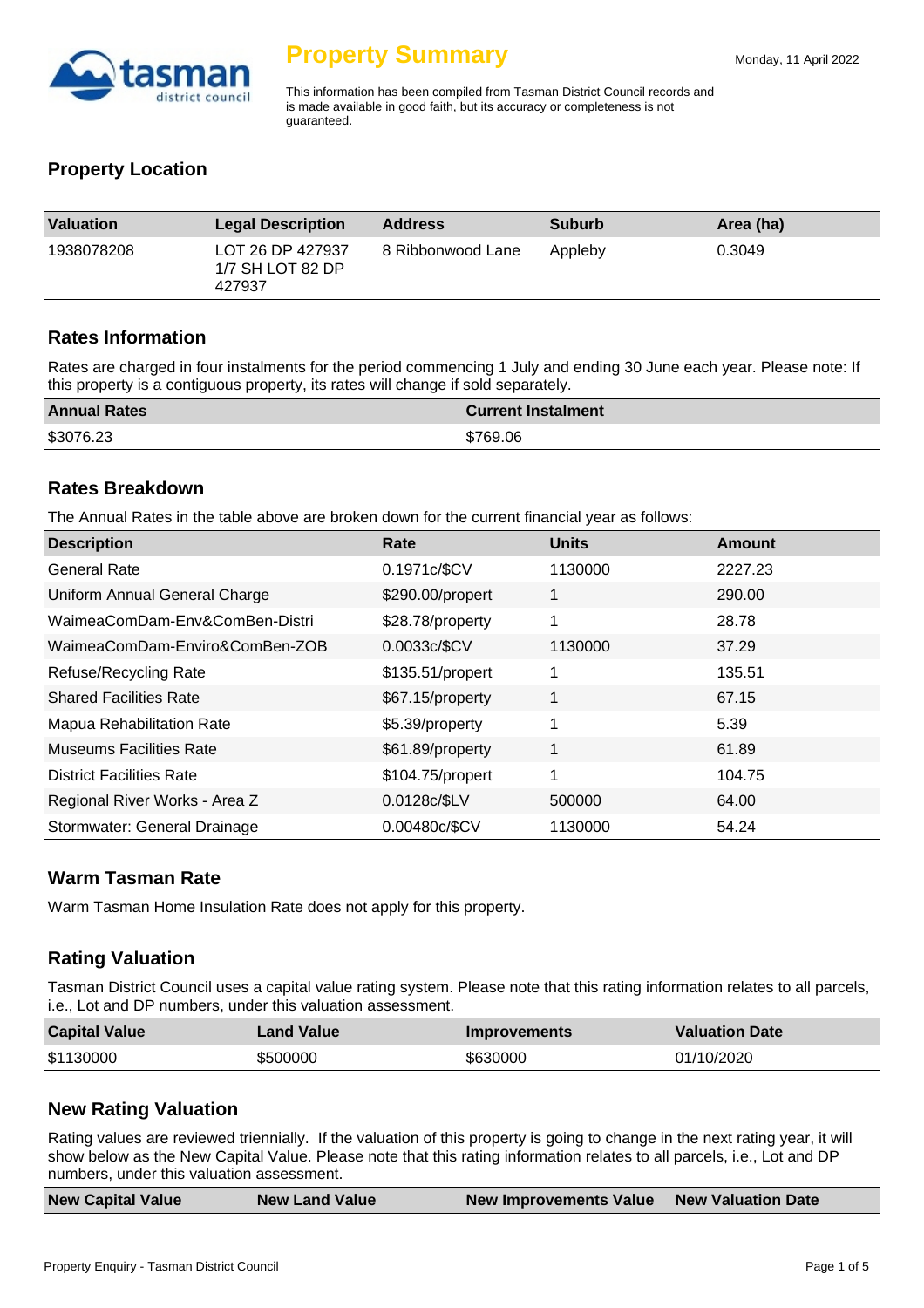| <b>New Capital Value</b> | <b>New Land Value</b> | New Improvements Value New Valuation Date |            |
|--------------------------|-----------------------|-------------------------------------------|------------|
| \$1130000                | \$500000              | \$630000                                  | 01/10/2020 |

# **Water Meter Information**

No Water Meter information is available for this property

# **Services**

No Services are available for this property

# **Protected Trees**

No protected trees have been found for this property.

# **Heritage Buildings**

There are no heritage buildings on this property.

# **Wheelie Bins**

This property has had the following wheelie bin(s) delivered.

| <b>Bin Size</b> | <b>Serial Number</b> | Delivered on | Delivered to                  |
|-----------------|----------------------|--------------|-------------------------------|
| Single 240      | 2412237              | 08/06/2015   | 8 Ribbonwood Lane.<br>Appleby |

# **Planning Zones**

The following Planning Zones pertain to this property. Please refer to the Tasman Resource Management Plan or contact a Duty Planner for detailed information about what activities can take place in a zone.

| Zone    | <b>Zone Description</b>                                                                                                                                                                                                                                                                                                                                                                                   |
|---------|-----------------------------------------------------------------------------------------------------------------------------------------------------------------------------------------------------------------------------------------------------------------------------------------------------------------------------------------------------------------------------------------------------------|
| Rural 3 | The Rural 3 Zone covers a specific part of the Coastal Tasman Area. This area contains<br>some land of high productive value, generally the more coastal areas, as well as land of<br>lesser protective value, generally the more inland areas. The Rural 3 Zone rules have<br>been developed to accommodate a level of rural residential development while still<br>protecting the most productive land. |
| Rural 1 | The Rural 1 Zone contains the small area of the District's land which has the highest<br>productive value. In general, this land is suited to a wide range of uses including intensive<br>soil-based production. Rules for subdivision and development primarily protect the<br>productive land value on a long-term basis.                                                                               |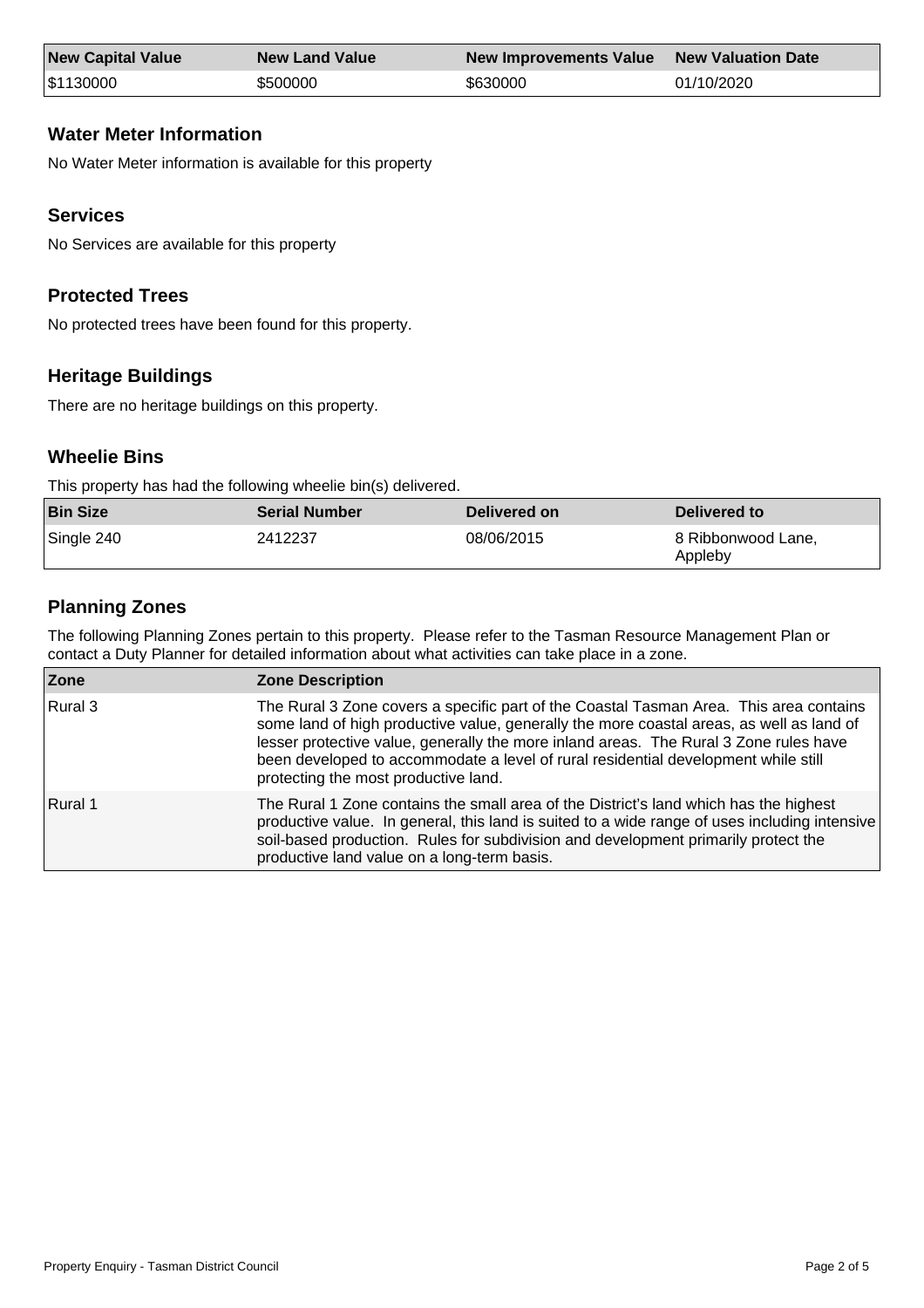

# **Consents**

This information has been compiled from Tasman District Council records and is made available in good faith, but its accuracy or completeness is not guaranteed.

# **Building Consents**

Please note that if a Code Compliance Certificate has not been issued, it is strongly advised that the process is completed in order to confirm that the work is in compliance with the Building Code.

| <b>Application Date</b> | <b>BC Number</b> | <b>Proposal</b>    | <b>Status</b>                         | <b>CCC Issue Date</b> |
|-------------------------|------------------|--------------------|---------------------------------------|-----------------------|
| 15/09/2010              | 101103           | Construct dwelling | Code Compliance<br>Certificate Issued | 21/01/2016            |

#### **Compliance Schedule**

No Compliance Schedule records are available for this property.

#### **Building Permits**

No historical building permits have been found for this property.

#### **Swimming Pools**

No Swimming Pool records have been found for this property.

#### **Resource Consents**

No Resource Consent records are on record for this property.

#### **Planning Permits**

No historical planning permits have been found for this property.

#### **Works and Land Entry Agreements**

No Works and land Entry Agreement has been found for this property.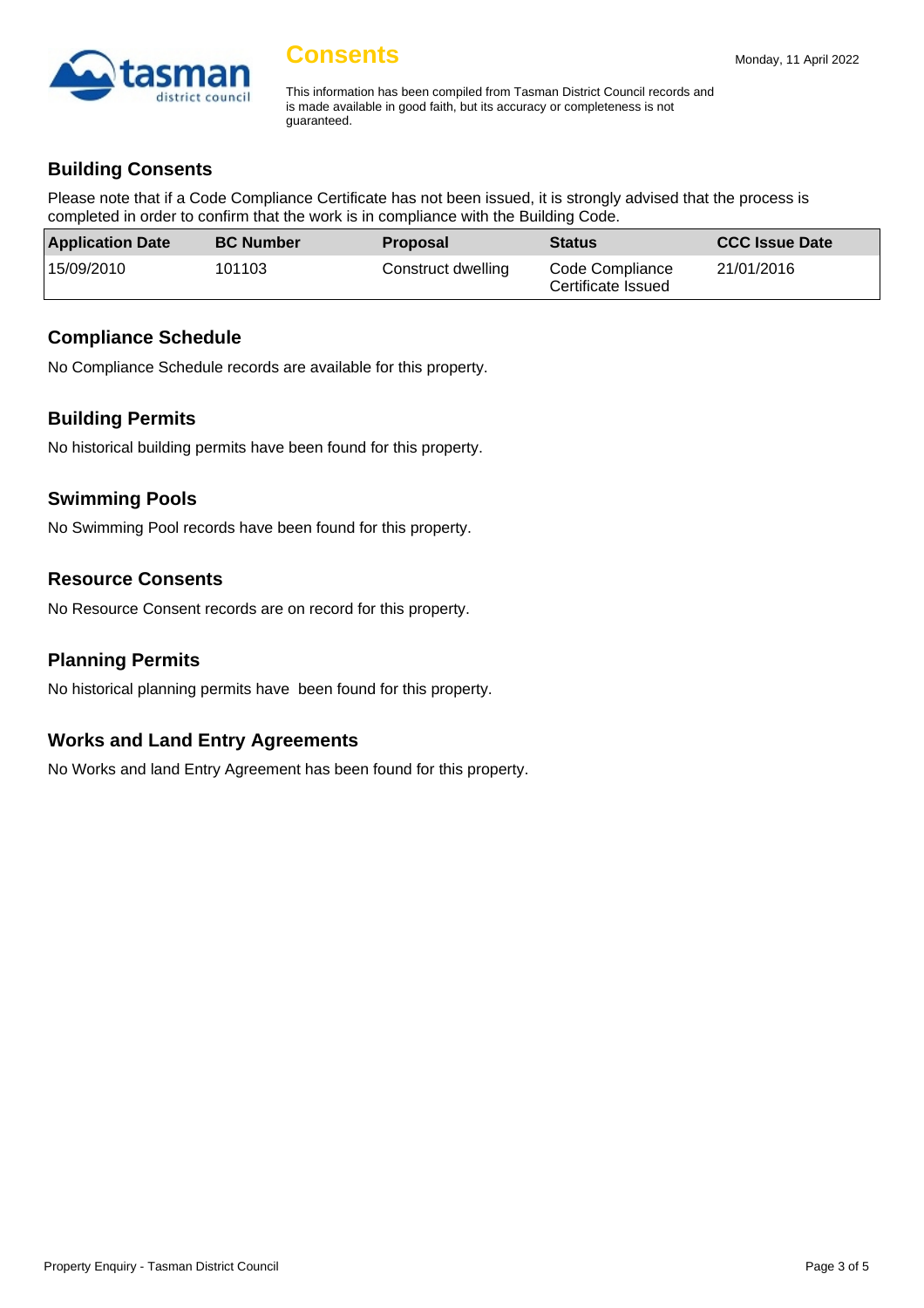

# **Environmental Records**

This information has been compiled from Tasman District Council records and is made available in good faith, but its accuracy or completeness is not guaranteed.

# **Environmental Health and Licences**

No Environmental Health or Licence information has been found for this property.

# **Air Shed**

This property does not sit within a controlled Air Shed.

# **Hazardous Activities and Industries List (HAIL)**

No verified HAIL site has been found for this property. However, if the site or any adjacent site has been used for industrial, horticultural or agricultural purposes in the past, we suggest you make further enquiries.

# **Wetlands**

Council has no record of wetlands on this property.

#### **Pest Inspection History**

The Tasman-Nelson region has a Regional Pest Management Strategy for the control of declared pest plants, animals and organisms. The responsibility for the control of pests lies with the land occupier or owner. No pests have been recorded on this property.

#### **Significant Native Habitats**

Council has been compiling biodiversity reports (also called Ecological Property Reports or reports on Significant Native Habitats) for the past eight years and where these exist they are available. However, no report has been lodged on this property.